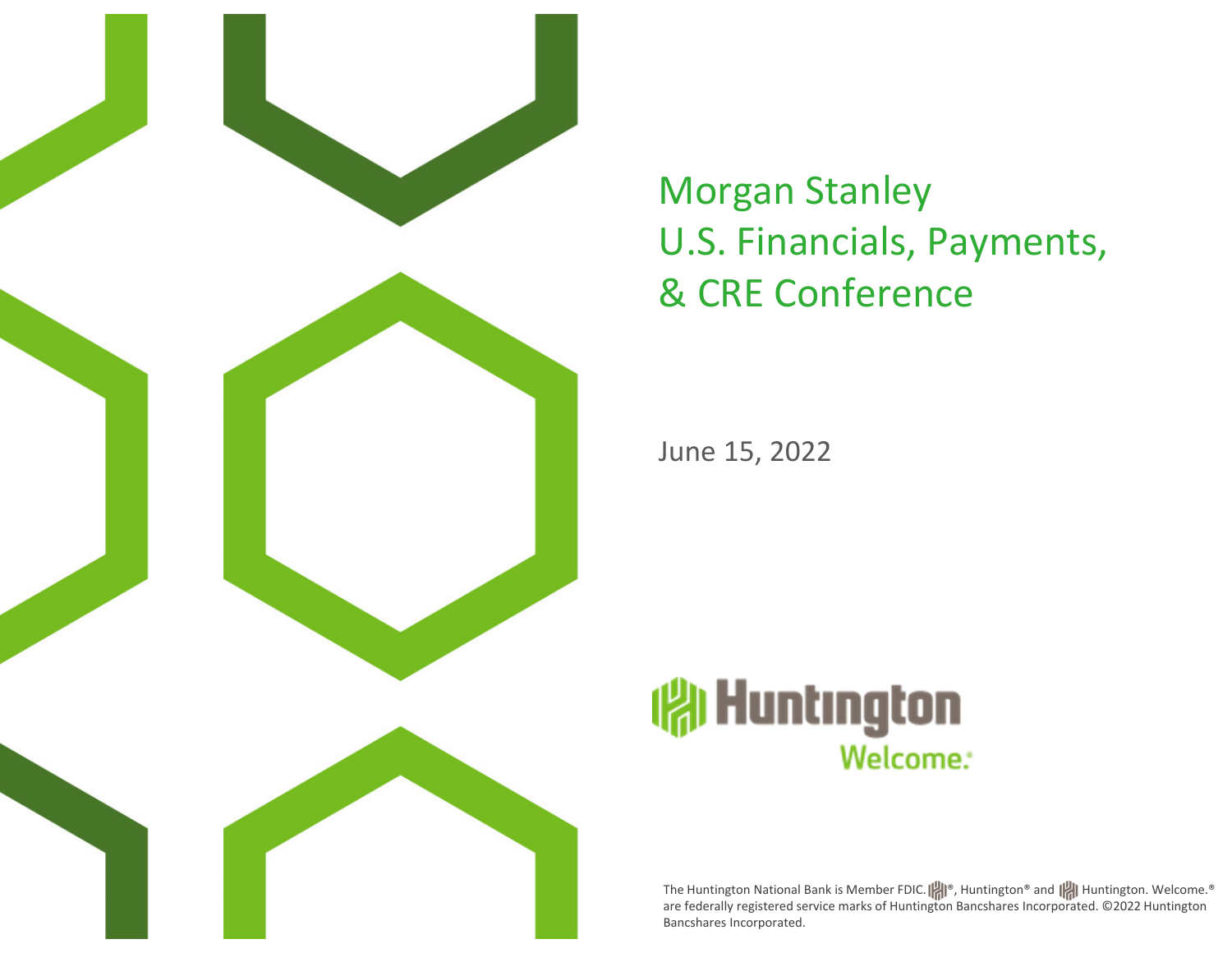# Disclaimer

#### **CAUTION REGARDING FORWARD‐LOOKING STATEMENTS**

This communication contains certain forward‐looking statements, including, but not limited to, certain plans, expectations, goals, projections, and statements, which are not historical facts and are subject to numerous assumptions, risks, and uncertainties. Statements that do not describe historical or current facts, including statements about beliefs and expectations, are forward‐looking statements. Forward‐looking statements may be identified by words such as expect, anticipate, believe, intend, estimate, plan, target, goal, or similar expressions, or future or conditional verbs such as will, may, might, should, would, could, or similar variations. The forward‐looking statements are intended to be subject to the safe harbor provided by Section 27A of the Securities Act of 1933, Section 21E of the Securities Exchange Act of 1934, and the Private Securities Litigation Reform Act of 1995.

While there is no assurance that any list of risks and uncertainties or risk factors is complete, below are certain factors which could cause actual results to differ materially from those contained or implied in the forward‐looking statements: changes in general economic, political, or industry conditions; the magnitude and duration of the COVID‐19 pandemic and related variants and mutations and their impact on the global economy and financial market conditions and our business, results of operations, and financial condition; uncertainty in U.S. fiscal and monetary policy, including the interest rate policies of the Federal Reserve Board; volatility and disruptions in global capital and credit markets; movements in interest rates; reform of LIBOR; competitive pressures on product pricing and services; success, impact, and timing of our business strategies, including market acceptance of any new products or services including those implementing our "Fair Play" banking philosophy; the nature, extent, timing, and results of governmental actions, examinations, reviews, reforms, regulations, and interpretations, including those related to the Dodd‐Frank Wall Street Reform and Consumer Protection Act and the Basel III regulatory capital reforms, as well as those involving the OCC, Federal Reserve, FDIC, and CFPB; the possibility that the anticipated benefits of the transaction with TCF are not realized when expected or at all, including as <sup>a</sup> result of the impact of, or problems arising from, the integration of the two companies or as <sup>a</sup> result of the strength of the economy and competitive factors in the areas where Huntington does business; and other factors that may affect the future results of Huntington. Additional factors that could cause results to differ materially from those described above can be found in Huntington's Annual Report on Form 10‐K for the year ended December 31, 2021 and in its subsequent Quarterly Report on Form 10‐Q for the quarter ended March 31, 2022, each of which is on file with the Securities and Exchange Commission (the "SEC") and available in the "Investor Relations" section of Huntington's website http://www.huntington.com, under the heading "Publications and Filings" and in other documents Huntington files with the SEC.

All forward‐looking statements speak only as of the date they are made and are based on information available at that time. Huntington does not assume any obligation to update forward‐looking statements to reflect circumstances or events that occur after the date the forward‐looking statements were made or to reflect the occurrence of unanticipated events except as required by federal securities laws. As forward‐looking statements involve significant risks and uncertainties, caution should be exercised against placing undue reliance on such statements.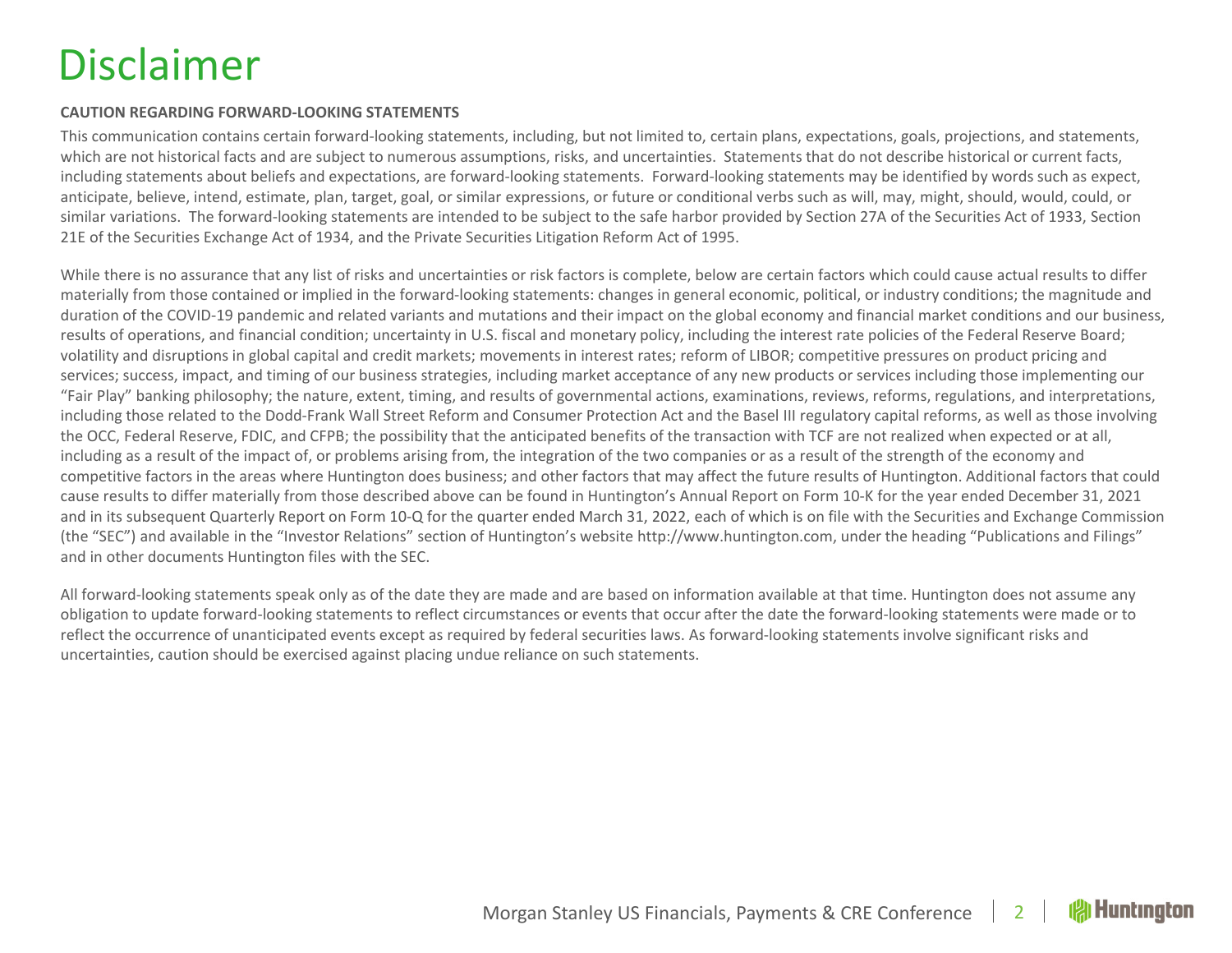#### Huntington: A Purpose‐Driven Company



#### Purpose Drives Performance

- 0 Drive organic growth across all business segments
- O Deliver sustainable, top quartile financial performance
- 0 Stability and resilience through risk management; maintaining an aggregate moderate‐to‐low risk profile through‐the‐cycle

**Huntinaton** Morgan Stanley US Financials, Payments & CRE Conference 3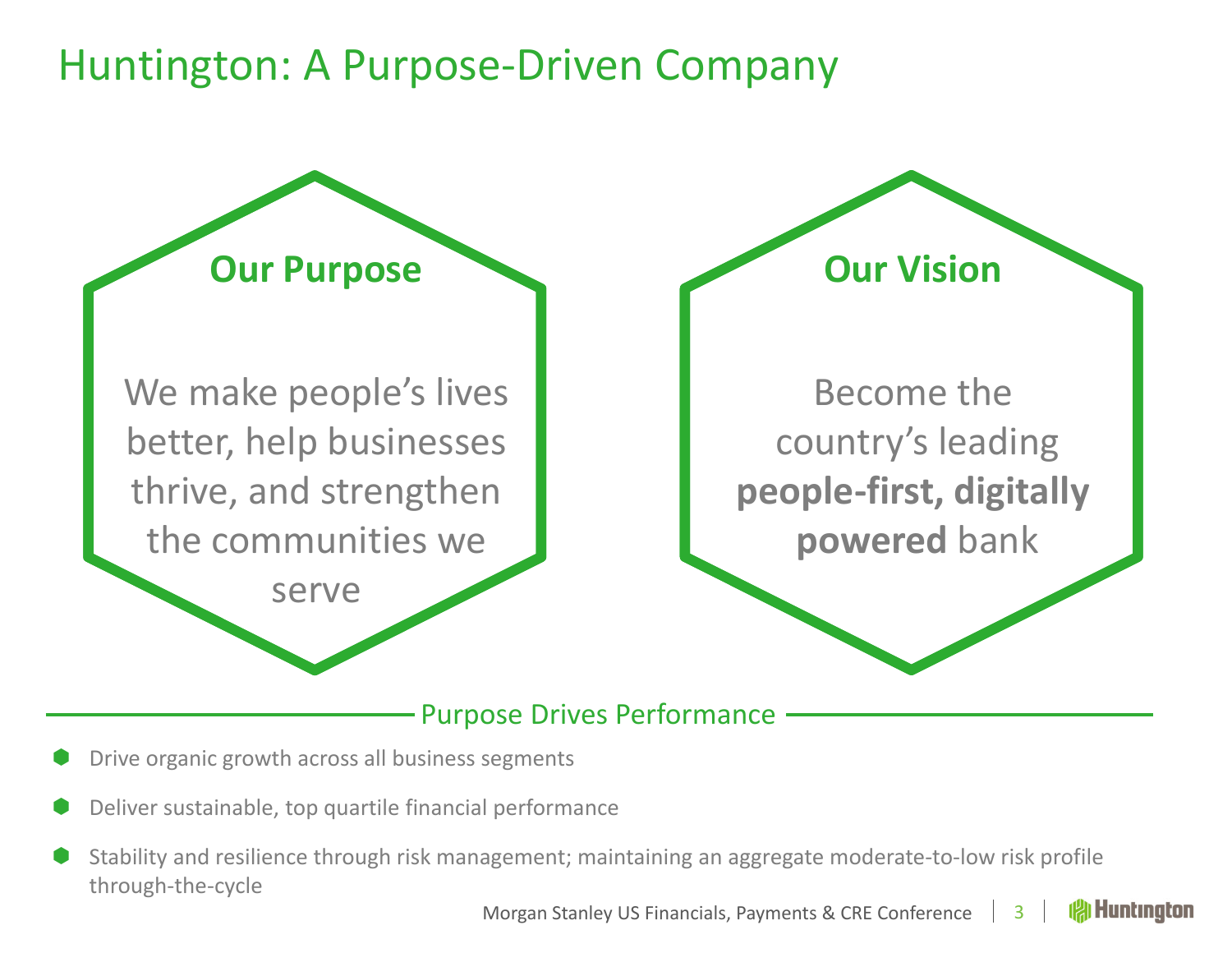#### Key Messages

1

*Executing on robust FY 2022 plan – driving sustainable revenue growth; increasing guidance to incorporate May rate curve outlook and Capstone*



*Cost savings delivered – on track for Q2 core expenses of ~\$1 billion; maintaining disciplined expense management*



*Strong credit quality – across commercial and consumer portfolios*



 *Addition of key capabilities through bolt‐on acquisitions – executing on strategic priorities in payments and commercial*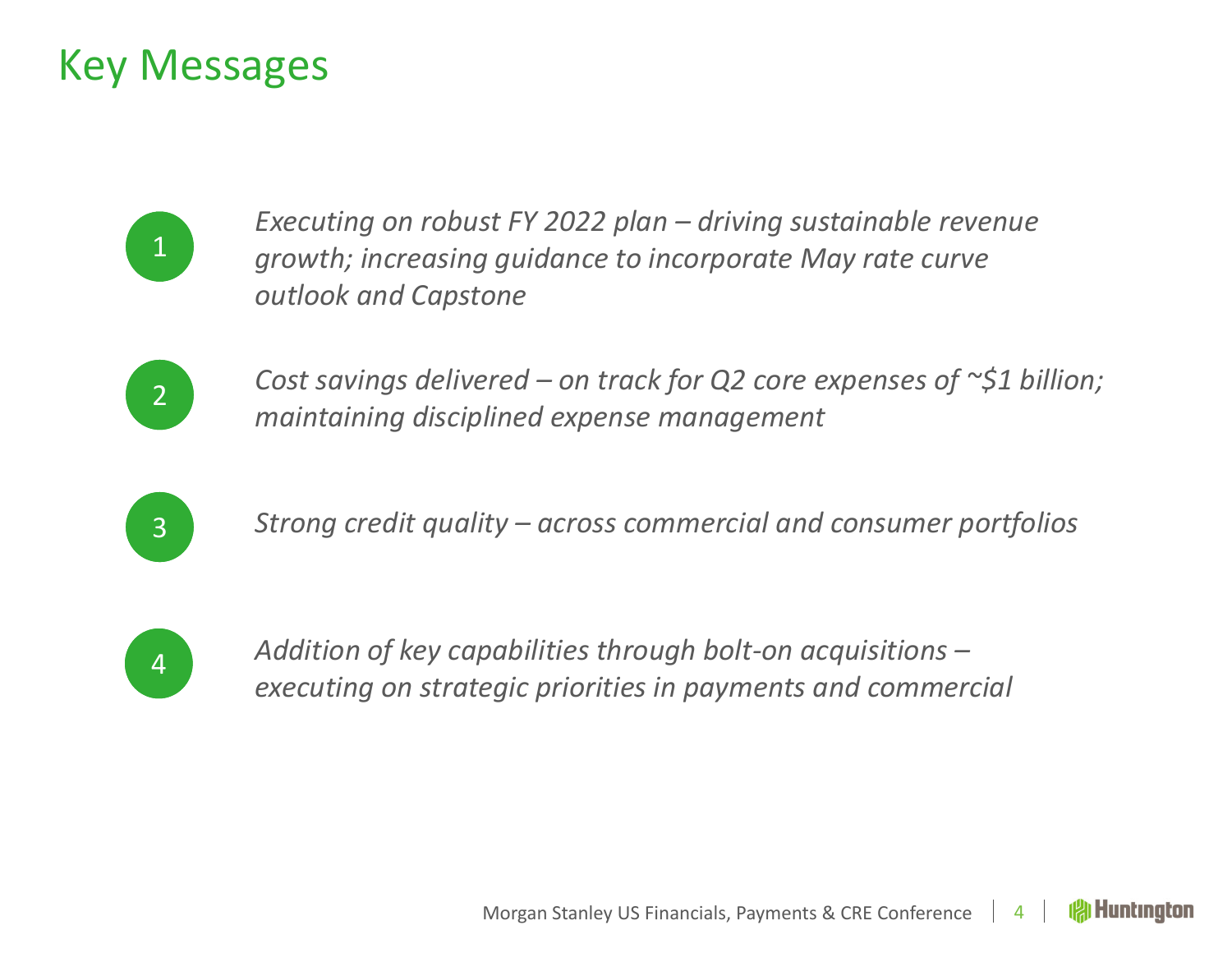# Strategic Update

Driving cost savings and net interest income expansion, carrying organic growth momentum forward, with bolt‐ons providing new growth opportunities

| <b>Delivering</b><br>Profitable<br>Growth | • Continued path to sequential Pre-Provision Net Revenue growth supported by executing on priorities and<br>achieving TCF cost savings as expected<br>• Cost savings fully realized in Q2<br>• Poised to benefit from yield curve and growing Net Interest Income                                                                                                                                       |  |  |  |  |  |
|-------------------------------------------|---------------------------------------------------------------------------------------------------------------------------------------------------------------------------------------------------------------------------------------------------------------------------------------------------------------------------------------------------------------------------------------------------------|--|--|--|--|--|
| <b>Driving</b><br>Organic<br>Growth       | • Loans tracking to high single digit expectations; up QTD through May in both consumer and commercial<br>• Late-stage pipelines higher versus year-end, up 83% YoY, and up 22% QoQ<br>• Average deposits continue modest growth QTD through May; maintaining disciplined pricing approach<br>• Growth in key strategic areas in fee income, including payments, capital markets, and wealth management |  |  |  |  |  |
| <b>Strong Credit</b><br>Quality           | • Well positioned with disciplined approach and aggregate moderate-to-low risk profile through-the-cycle<br>• ACL as percent of loans and leases of 1.87%, top quartile versus peers (1Q22)                                                                                                                                                                                                             |  |  |  |  |  |
| Enterprise<br>Payments                    | • Formed an Enterprise group, with a dedicated payments executive<br>• Acquired fintech Torana in May - now known as <b>Huntington Choice Pay</b> , enhancing B2C payments capabilities<br>• Launched an enhanced consumer cash back credit card in March                                                                                                                                               |  |  |  |  |  |
| Awards /<br><b>Accolades</b>              | • Awarded #1 regionally for the fourth year in a row for mobile<br>banking app in the J.D. Power 2022 U.S. Banking Mobile App<br>Satisfaction Study(1)<br>$2021 \checkmark$<br>$2019 \checkmark$<br>$2020 \checkmark$<br>$2022 \checkmark$<br>• Forbes Best Large Employers Ranked #7 for<br>orbes 202<br><b>Banking and Financial Services</b><br><b>MERICA'S</b><br><b>MPI OYFRS</b>                  |  |  |  |  |  |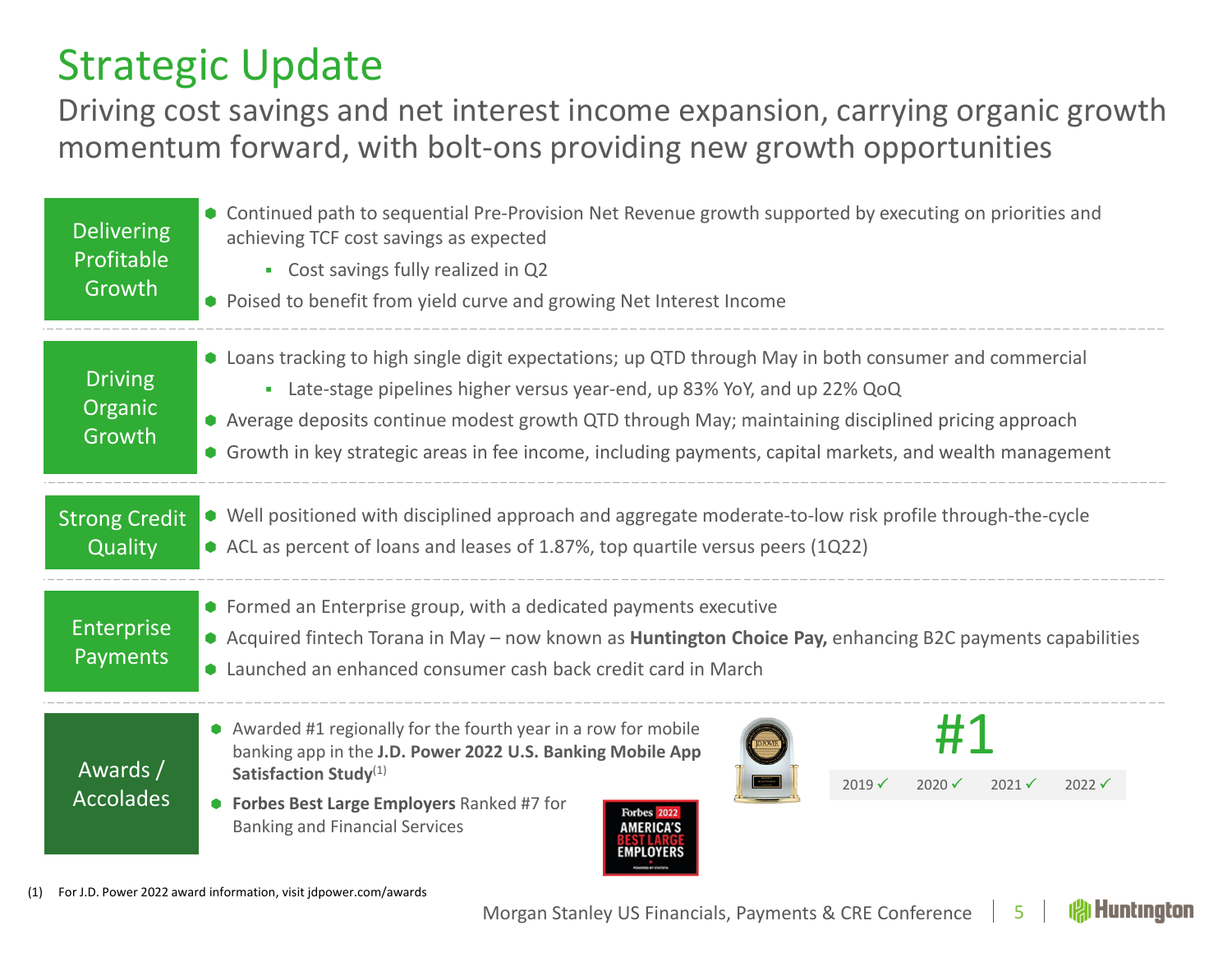# Commercial Banking Strategy

Focused on acquiring and deepening customer relationships, leveraging expertise

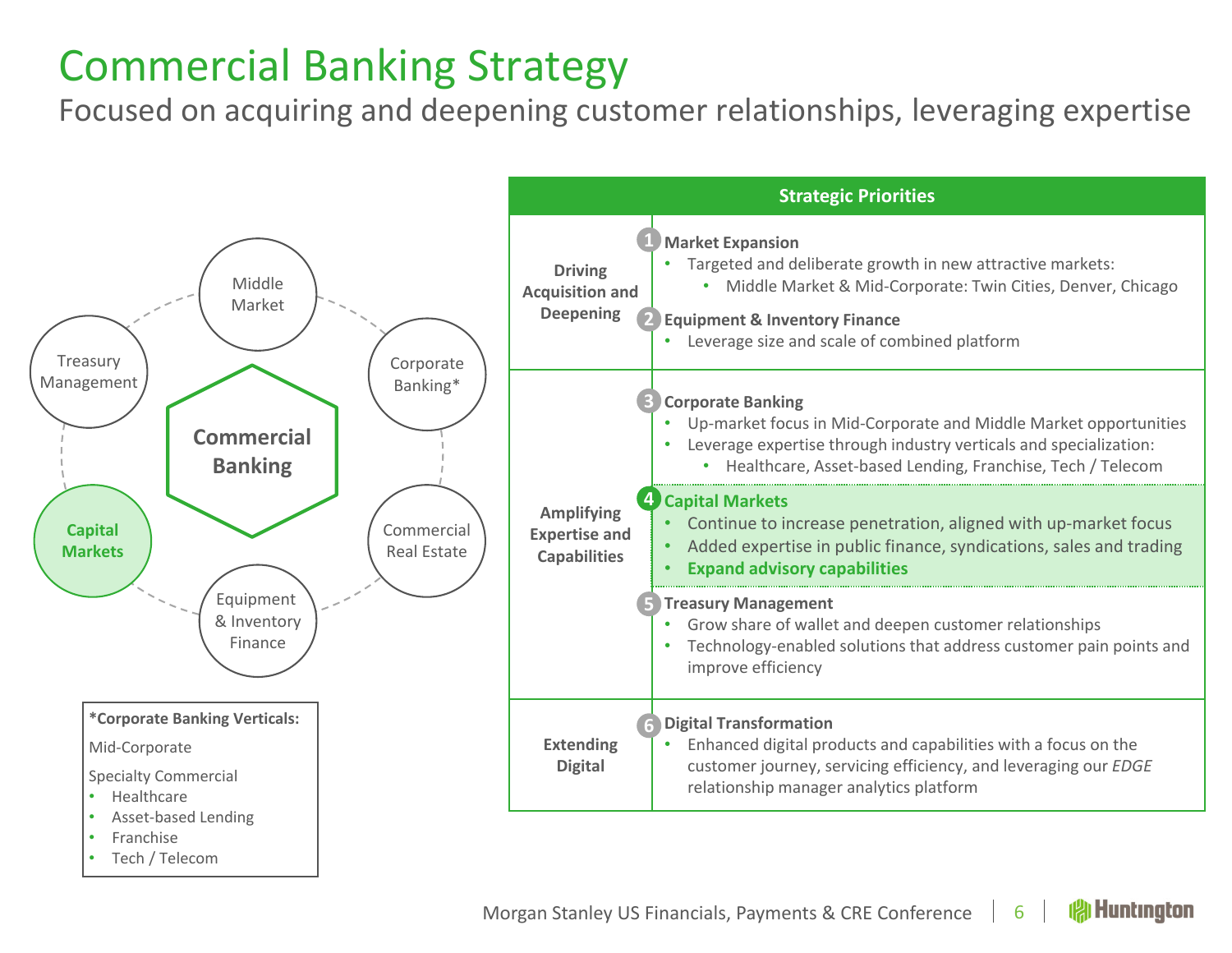#### Capstone Partners Acquisition Expected to Close June 15

Capstone adds approximately 50% to capital markets revenues

![](_page_6_Figure_2.jpeg)

- 175+ employees across 12 offices in the U.S.
- Active sell-side M&A, in addition to Capital Advisory and Financial Advisory Services
- Strong cultural fit with Huntington; aligned with strategic priorities and customer centric approach
- **2022 U.S. Middle Market Investment Bank of the Year,** by M&A Today

![](_page_6_Figure_7.jpeg)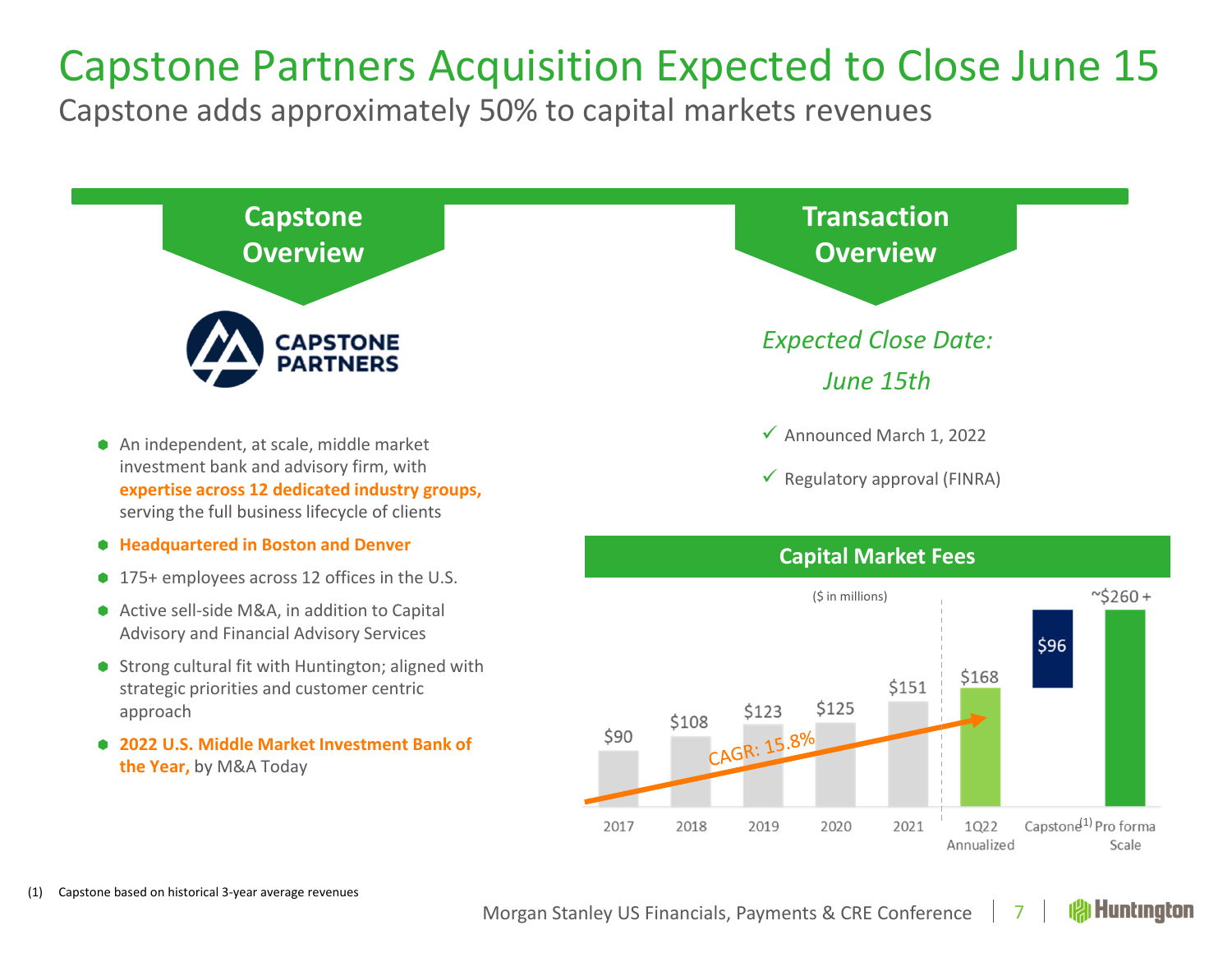#### Capstone Revenue Synergies

Leveraging Capstone's recognized expertise with Huntington's scale and footprint

- **Complementary deal with existing and new industry verticals, The Complementary deal with existing and new industry verticals,** accelerating growth and diversifying revenue
- 0 Team based nationally, including commercial hubs in Denver, Boston, Dallas, and Chicago

|  |                                                               | <b>Industry Verticals</b>     | Capstone | <b>HBAN</b> |
|--|---------------------------------------------------------------|-------------------------------|----------|-------------|
|  | <b>Complements Existing</b><br><b>Industry Specialization</b> | <b>Industrials</b>            |          |             |
|  |                                                               | <b>Health &amp; Medical</b>   |          |             |
|  |                                                               | <b>Tech, Media, Telecom</b>   |          |             |
|  |                                                               | <b>Building Products</b>      | ✓        |             |
|  | Leverage HBAN's Existing<br><b>Middle Market Exposures</b>    | <b>Business Services</b>      |          |             |
|  |                                                               | Consumer & Retail             |          |             |
|  |                                                               | <b>Education and Training</b> |          |             |
|  |                                                               | <b>Industrial Tech</b>        |          |             |
|  |                                                               | Transportation & Logistics    |          |             |
|  | Adds Capabilities, Expertise                                  | Aerospace & Defense           |          |             |
|  |                                                               | Energy & Power                |          |             |
|  | in Expanded Sectors                                           | FinTech & Services            |          |             |

#### **Revenue**

**Leverage the power and depth of Huntington relationships to accelerate Capstone deal flow 1**

> *existing mid market clients benefitting from Capstone expertise*

**Deliver Capstone's advisory expertise and scale to Huntington's commercial customers 2**

*12 Capstone industry verticals*

*650+ collective deals completed*

*170+ Industry awards*

**Building upon Capstone verticals and capabilities to expand Specialty Banking 3**

> *+ Opportunity to add incremental specialty banking sectors*